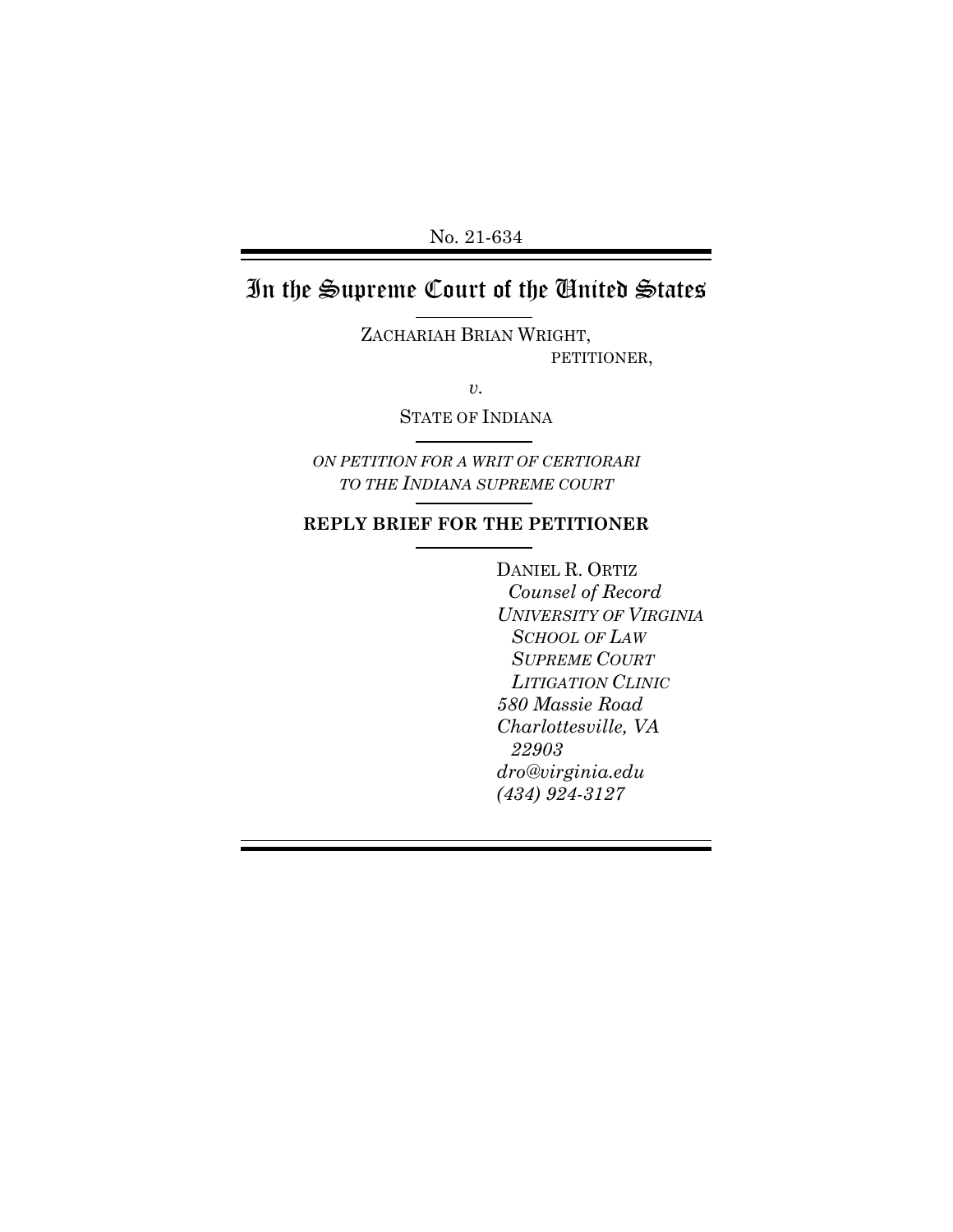# **TABLE OF CONTENTS**

 **Page** 

| II. This Court Should Ignore Indiana's Call To |  |
|------------------------------------------------|--|
|                                                |  |

I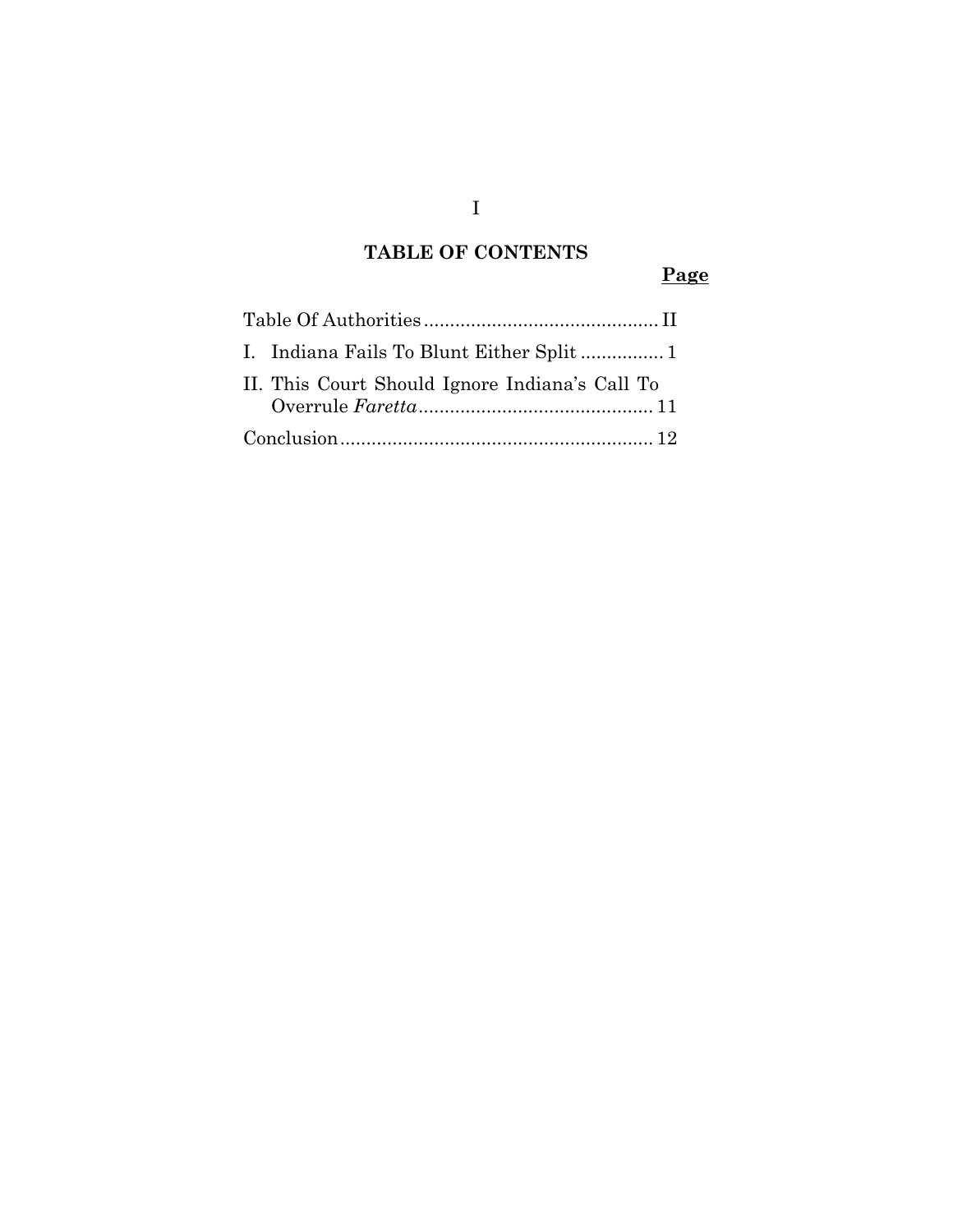# **TABLE OF AUTHORITIES**

 **Page** 

#### **Cases:**

| <i>Barnes v. State, 29 So. 3d 1010 (Fla. 2010) 5, 7</i> |
|---------------------------------------------------------|
| Buhl v. Cooksey, 233 F.3d 783 (3d Cir. 2000) 4          |
| Faretta v. California, 422 U.S. 806 (1975) passim       |
|                                                         |
| Freeman v. Pierce, 878 F.3d 580 (7th Cir.               |
| McKaskle v. Wiggins, 465 U.S. 168 (1984) 6              |
| Miranda v. Arizona, 384 U.S. 436 (1966) 5               |
| Stansbury v. California, 511 U.S. 318 (1994)4-5         |
| State v. Jordan, 44 A.3d 794 (Conn. 2012)3              |
| <i>State v. Reddish, 859 A.2d 1173 (N.J.</i>            |
| State v. Richards, 456 N.W.2d 260 (Minn.                |
| State v. Stallings, 476 P.3d 905 (N.M. 2020)2           |
| State v. Taylor, 781 N.E.2d 72 (Ohio 2002) 8, 9         |
| Tamplin v. Muniz, 894 F.3d 1076 (9th Cir.               |
| Torres v. United States, 140 F.3d 392 (2d Cir.          |
| United States v. Gonzalez-Arias, 946 F.3d 17            |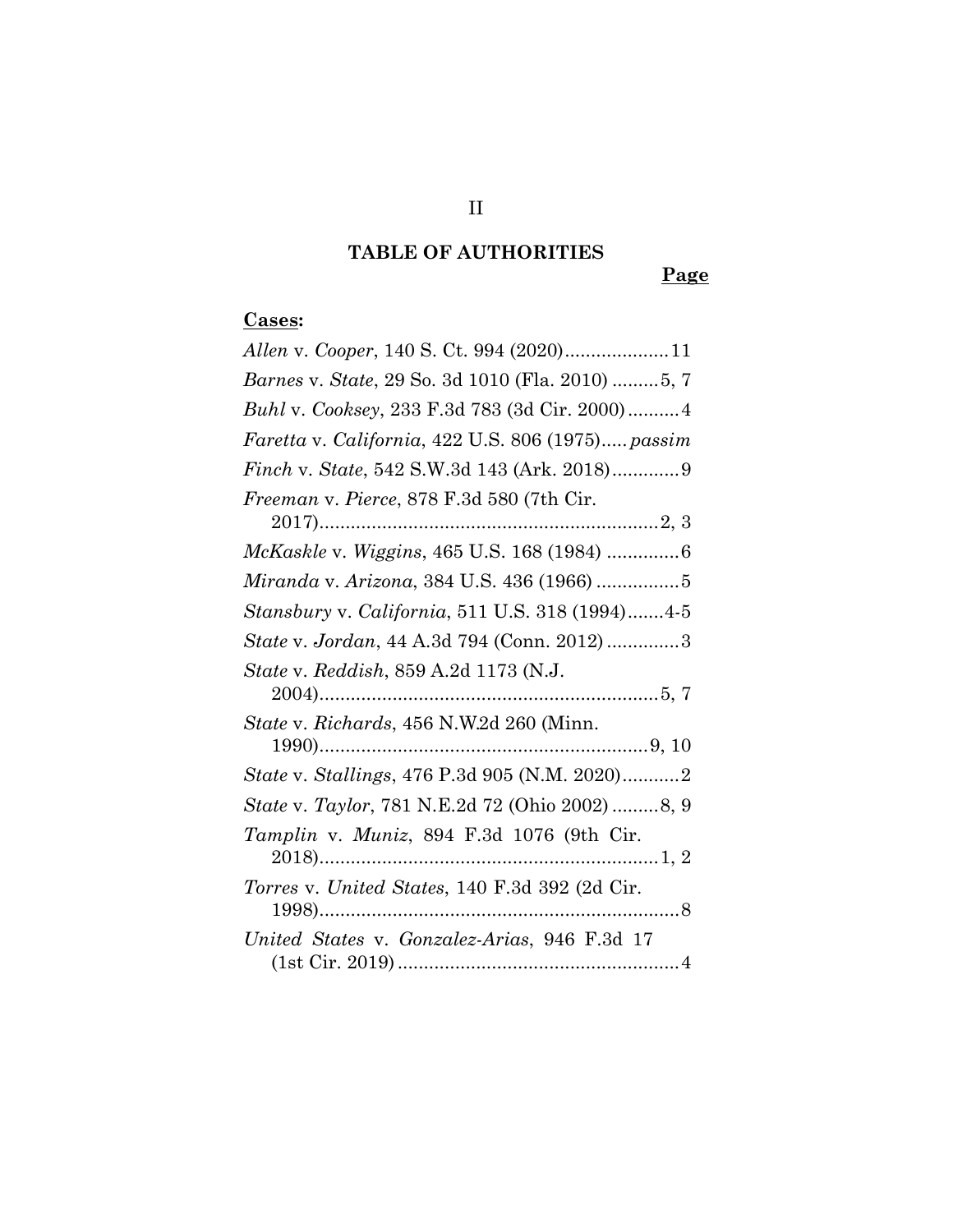### **TABLE OF AUTHORITIES**

 **Page** 

| Whren v. United States, 517 U.S. 806 (1996)4                                                                                                                  |
|---------------------------------------------------------------------------------------------------------------------------------------------------------------|
| <b>Constitutional, Statutory, and Rule Provisions:</b>                                                                                                        |
|                                                                                                                                                               |
|                                                                                                                                                               |
| Miscellaneous:                                                                                                                                                |
| U.S. Courts, Federal Court Management Statistics,<br>tbl. B-5, https://www.uscourts.gov/statistics/tabl<br>e/b-5/statistical-tables-federal-judiciary/2021/06 |
| U.S. Courts, Federal Court Management Statistics,<br>tbl. N/A, https://www.uscourts.gov/statistics/tabl<br>e/na/federal-court-management-statistics/2021/     |

### III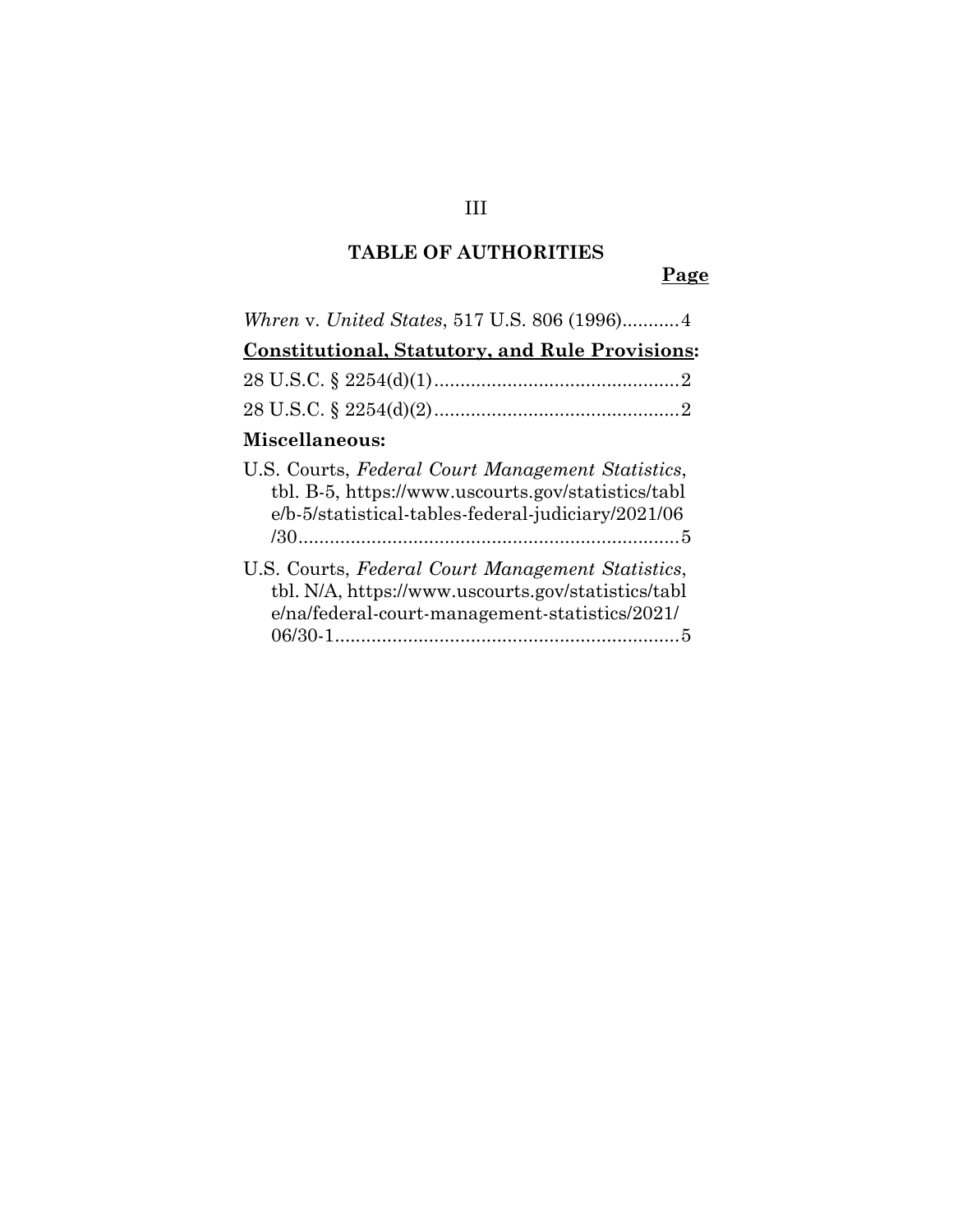#### **I. Indiana Fails To Blunt Either Split**

1. Indiana attempts to explain away the first split as reflecting only the lower court's "case-specific factual inquiries and judgment" in applying a "totalityof-the-circumstances" test. BIO 9-10. That will not do. Petitioner agrees that courts should look to the totality of the circumstances—and they do. But the courts sharply disagree, as petitioner describes, about the legal relevance of a defendant's reasons for seeking to self-represent. The court below held that Wright's invocation, which was clear by the time of his *Faretta* hearing (held nearly two years before trial), became equivocal *only* because of the reason he invoked the right—his dissatisfaction with current counsel. Pet. App. 31a. That reason was not just relevant; it was decisive. Indeed, the court below considered no other circumstances. See *ibid.*

Indiana challenges petitioner's 1-3-15 split on two grounds. First, it claims that three of the twenty-one cited cases do not support it. BIO 9-10. Even if correct, that would mean at least a 1-3-12 split remains—one deep enough to warrant this Court's review. But Indiana misreads all three cases. And, since it presumably chose these three because it considered them strongest, they show how much Indiana must strain.

Indiana's first case, *Tamplin* v. *Muniz*, 894 F.3d 1076 (9th Cir. 2018), does not "merely h[o]ld that trial counsel was ineffective for failing to raise a *Faretta* claim at all." BIO 9. Indeed, that description is nonsensical. The existence of "trial counsel" presupposes either denial of a *Faretta* claim or failure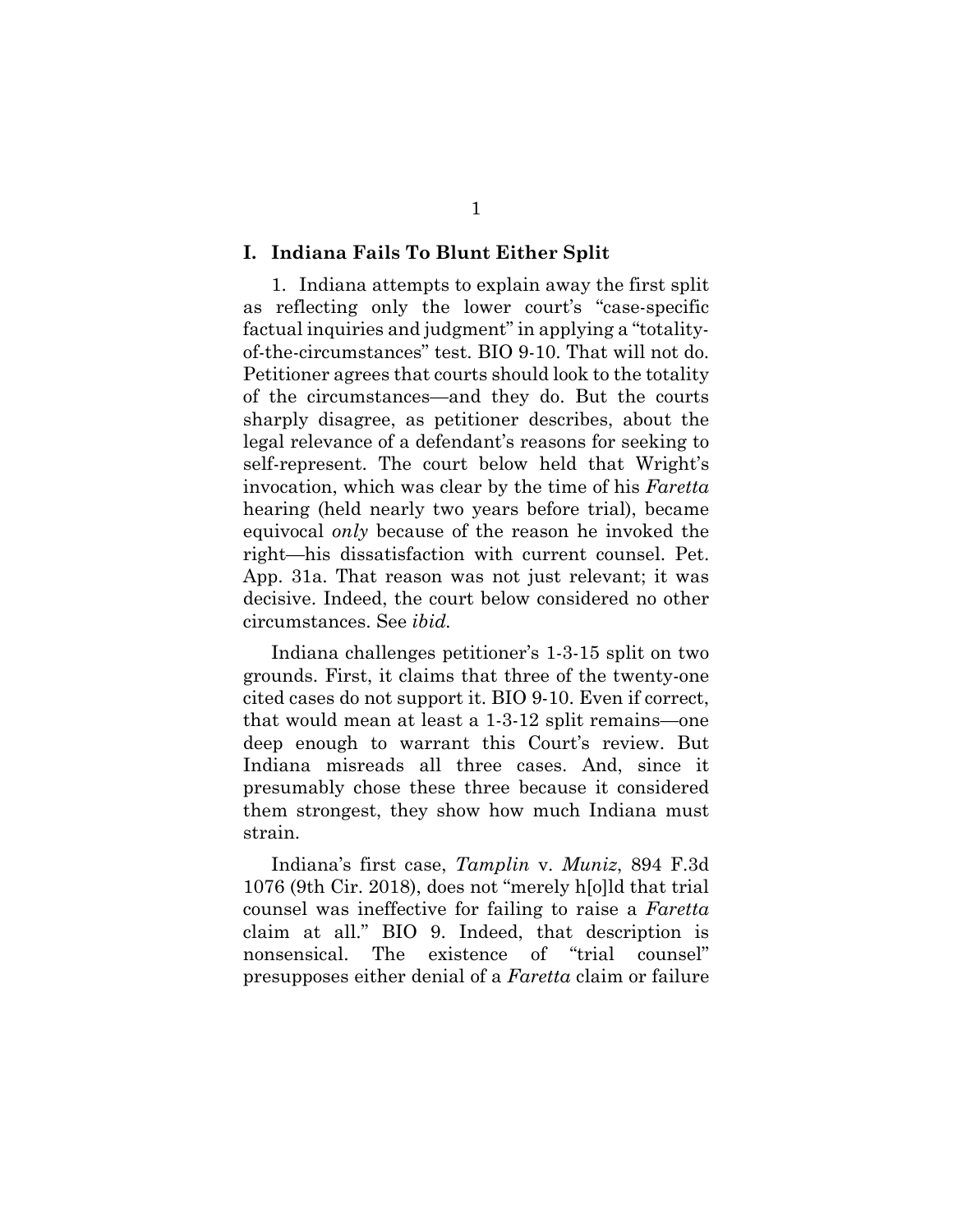to invoke one. And the former was true in *Tamplin*. The trial "court denied [Tamplin's] request to represent himself and reappointed [a] public defender." 894 F.3d at 1081. Tamplin's habeas claim was that "his appointed *appellate* counsel was ineffective for failing to raise his *Faretta* claim." *Id.* at 1082 (emphasis added). Despite AEDPA's very deferential standard of review, see 28 U.S.C.  $\S 2254(d)(1)$ , (2), the habeas court of appeals held that the state courts' rejection of Tamplin's request as equivocal *because he preferred counsel he could not afford* was "clearly contrary to *Faretta.*" 894 F.3d at 1084.

Indiana's second case fares just as badly. Indiana attacks petitioner's reading of *State* v. *Stallings*, 476 P.3d 905 (N.M. 2020) because "far from illustrating when a court may *reject* self-representation, the court \* \* \* upheld a trial court's decision to *permit* selfrepresentation." BIO 9. That is beside the point. The New Mexico Supreme Court upheld the trial court's decision to allow self-representation even when the defendant preferred unavailable counsel. It held "there is no issue of vagueness or equivocation where, as here, a defendant asserts the right to selfrepresentation as his or her second choice." 476 P.3d at 918. Whether it reached that holding in affirming or reversing the lower court is irrelevant. The holding, not the result, matters. And the holding conflicts with Indiana's rule.

Finally, Indiana challenges another AEDPA case, *Freeman* v. *Pierce*, 878 F.3d 580 (7th Cir. 2017), because it "ha[s] to do with the significance of a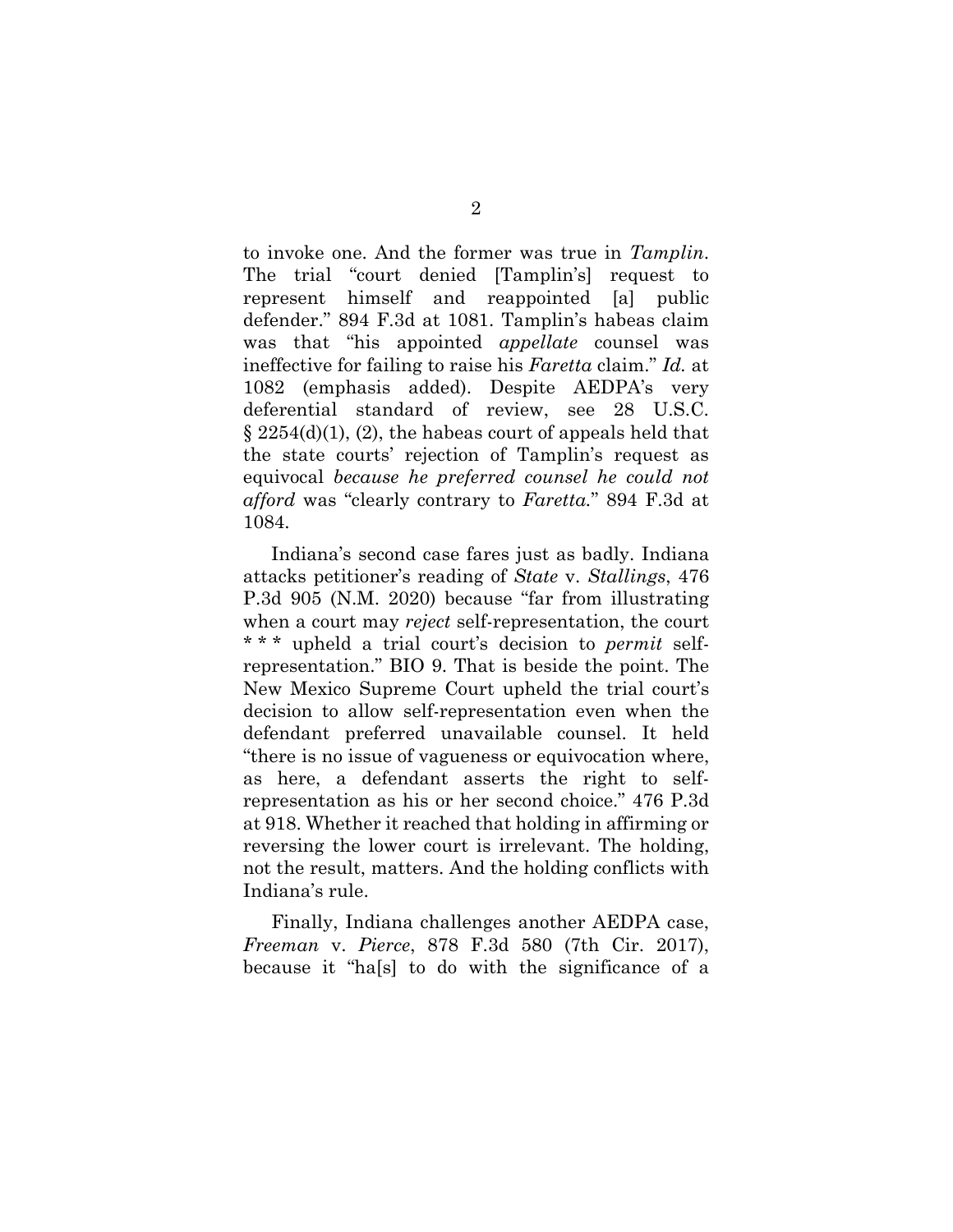prospective pro se defendant's request for *standby* counsel." BIO 9-10. That description is partly correct. The State did argue, among other reasons, that the defendant's invocation was equivocal because he requested stand-by counsel. The Seventh Circuit quickly rejected that argument—"A request to proceed pro se that is accompanied by a request to appoint stand-by counsel does not make th[e pro-se] request equivocal." 878 F.3d. at 588. It then moved on to the State's next argument: that the defendant's request was equivocal because it "was based on [the defendant's] dissatisfaction with [counsel]," *ibid.* It categorically rejected that *independent* argument too. "Dissatisfaction with counsel," it held, "does not make a self-representation request equivocal[.] *Faretta* forecloses such an argument." *Ibid.* The Seventh Circuit could scarcely have made its conflict with Indiana more explicit.

Indiana next tries a different tack. It argues that petitioner's "remaining cited cases demonstrate nothing but a fact-dependent totality-of-thecircumstances approach." BIO 10. Indiana challenges petitioner's reading of only three of its sixteen remaining cases, BIO 10-11, however, and it misreads all three.

Although *State* v. *Jordan* looked to the totality of the circumstances, it held that the lower "court *improperly* concluded \* \* \* that the defendant's expression of his request as an alternative to the appointment of new counsel constituted vacillation thereby rendering equivocal his assertion of the right to self-representation." 44 A.3d 794, 809 (Conn. 2012)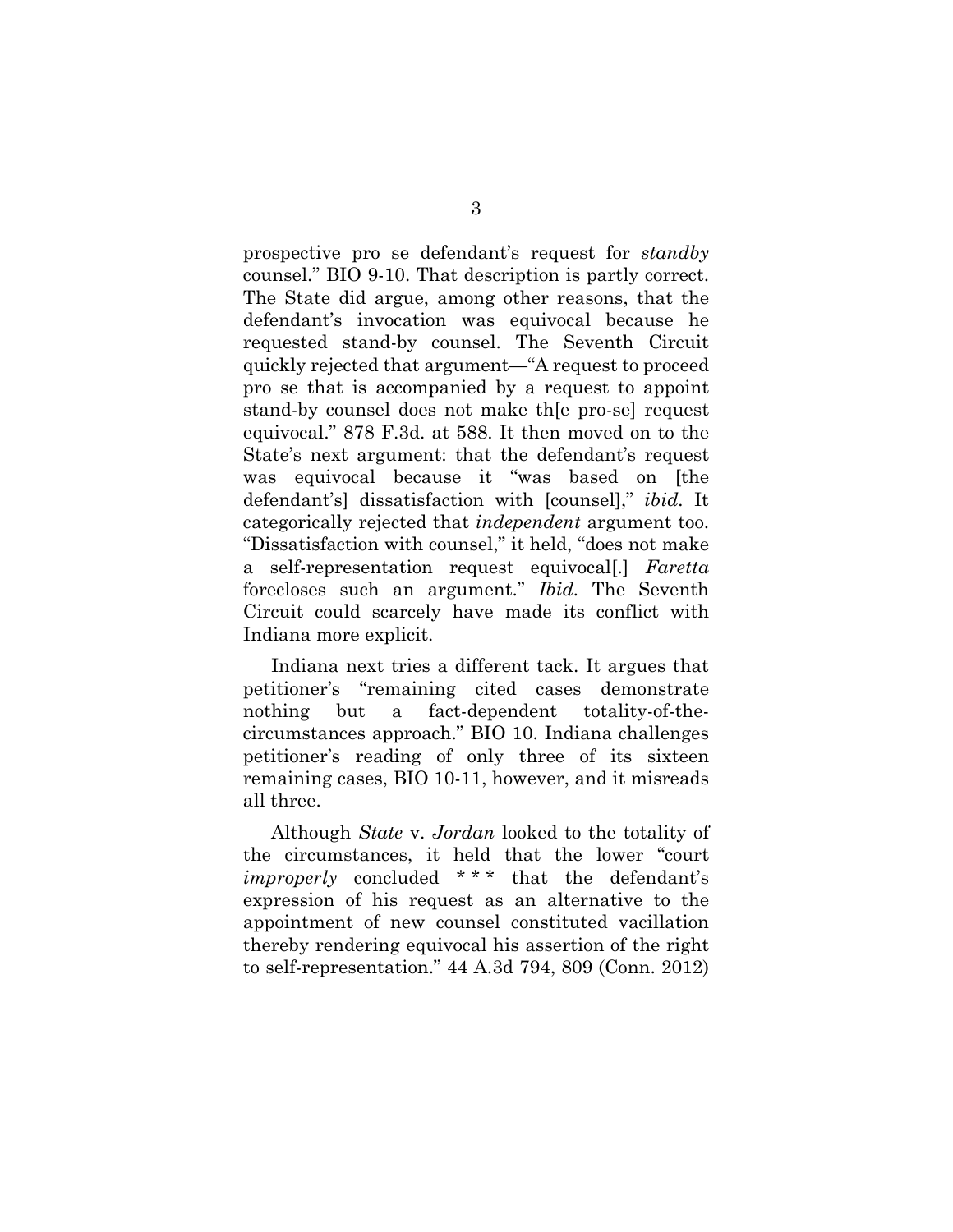(emphasis added). That factor, in other words, could not count. In *Buhl* v. *Cooksey*, the Third Circuit expressly rejected Indiana's approach: "[A] defendant's constitutional right of self-representation is not automatically negated by his/her motivation for asserting it," which was "defendant's dissatisfaction with counsel." 233 F.3d 783, 794 (2000). And in *United States* v. *Gonzalez-Arias*, the First Circuit held that defendant's invocation was unequivocal even though (1) he said that "he 'd[id] not want to represent [himself],' and  $[(2)]$  he never said \* \* \* that he 'would waive his right to counsel'" because he agreed to discharge his lawyers, with whom he was dissatisfied, after the judge explained they would remain as standby counsel. 946 F.3d 17, 37-38 (2019) (cleaned up). In other words, the defendant's reason for wanting to fire counsel did not bear on even an implied invocation of his right of self-representation. Presumably Indiana picked these three cases because it thought they would best muddy the conflict. But all three strongly support that conflict and Indiana wisely does not challenge any of the other cases, whose support is just as clear.

Throughout its discussion, Indiana suggests that bright-line rules and totality-of-the-circumstance tests are mutually exclusive. That is mistaken. This Court has often held that bright-line rules about the legal relevance of particular circumstances are necessary to guide the larger inquiry. See, *e.g.*, *Whren* v. *United States*, 517 U.S. 806, 812 (1996) (holding that "actual motivations" for a police stop are not part of the reasonableness inquiry under the Fourth Amendment); *Stansbury* v. *California*, 511 U.S. 318,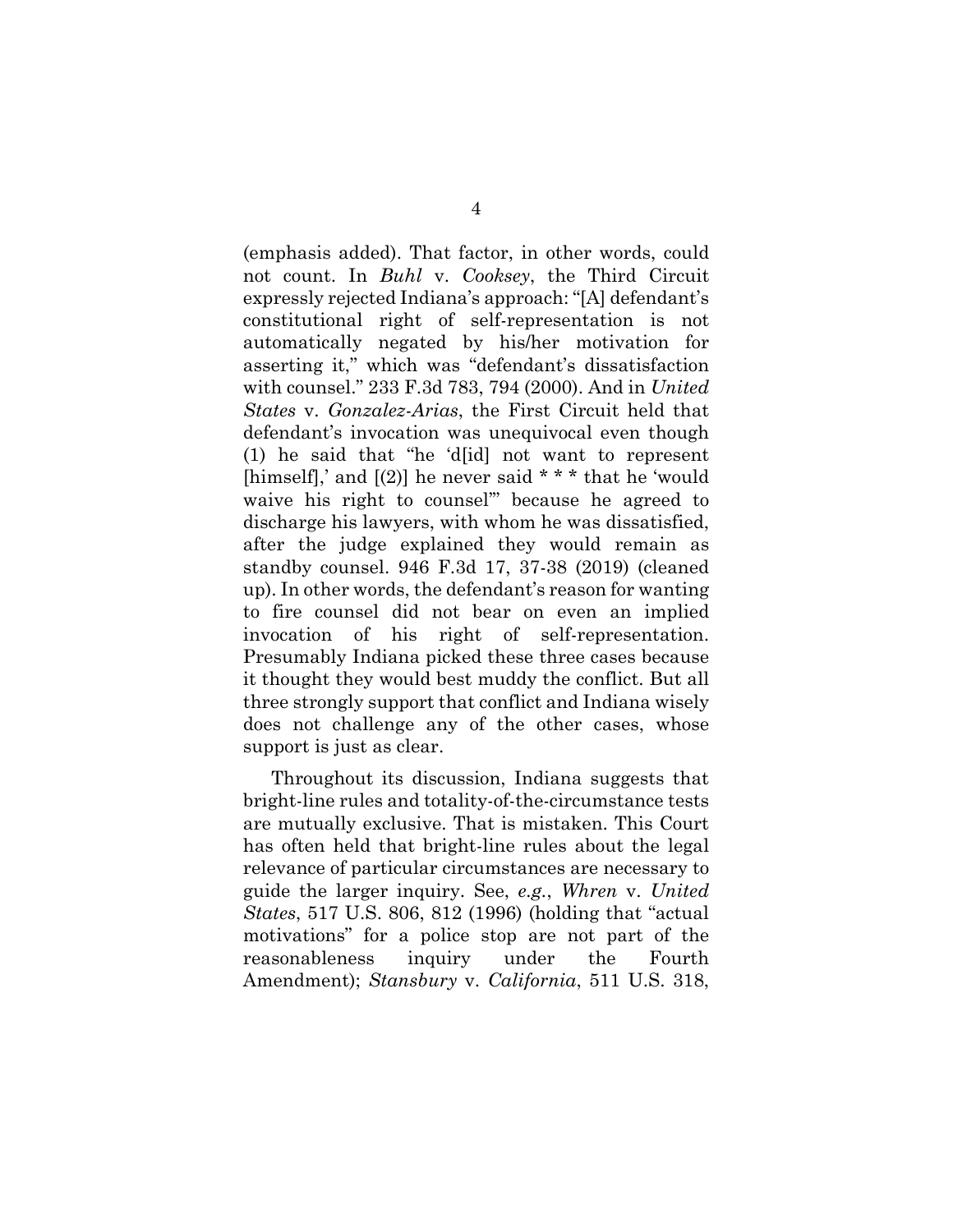323 (1994) (holding that the "subjective views harbored by \*\*\* the interrogating officers" are not part of the custody inquiry under *Miranda* v. *Arizona*, 384 U.S. 436 (1966)).

Indiana finally offers its oddest argument: that since "most appellate [courts]" affirm trial courts' *Faretta* determinations, the Indiana Supreme Court's affirmation "is unsurprising" and thus presumably does not warrant review. BIO 11-12. Under this logic, this Court would never review many important types of cases, including those involving the Fourth, Fifth, and Eighth Amendments. But it does review them. Taken to its logical conclusion, moreover, this reasoning would argue against this Court *ever* granting certiorari since the federal courts of appeals overturn relatively few district court decisions.1 That would leave this Court with precious little to do.

2. Indiana next mounts four arguments against the second question presented. First, it distinguishes *Barnes* v. *State*, 29 So. 3d 1010 (Fla. 2010), and *State* v. *Reddish*, 859 A.2d 1173 (N.J. 2004), as involving standby counsel, which this case does not. BIO 12.

1 For the year ending June 30, 2021, for example, the district courts terminated 353,351 cases. U.S. Courts, *Federal Court Management Statistics*, tbl. N/A, https://www.uscourts.gov/statis tics/table/na/federal-court-management-statistics/2021/06/30-1. In that same period, only 29,234 were terminated on the merits in the courts of appeals. *Id*. tbl. B-5, https://www.uscourts.gov/sta tistics/table/b-5/statistical-tables-federal-judiciary/2021/06/30. Of these, 22,320 were affirmed, enforced, or dismissed and only 3,169 were reversed or remanded. *Ibid*. A further 3,602 were terminated through disposition of a certificate of appealability, which largely upholds the district court's judgment. *Ibid*.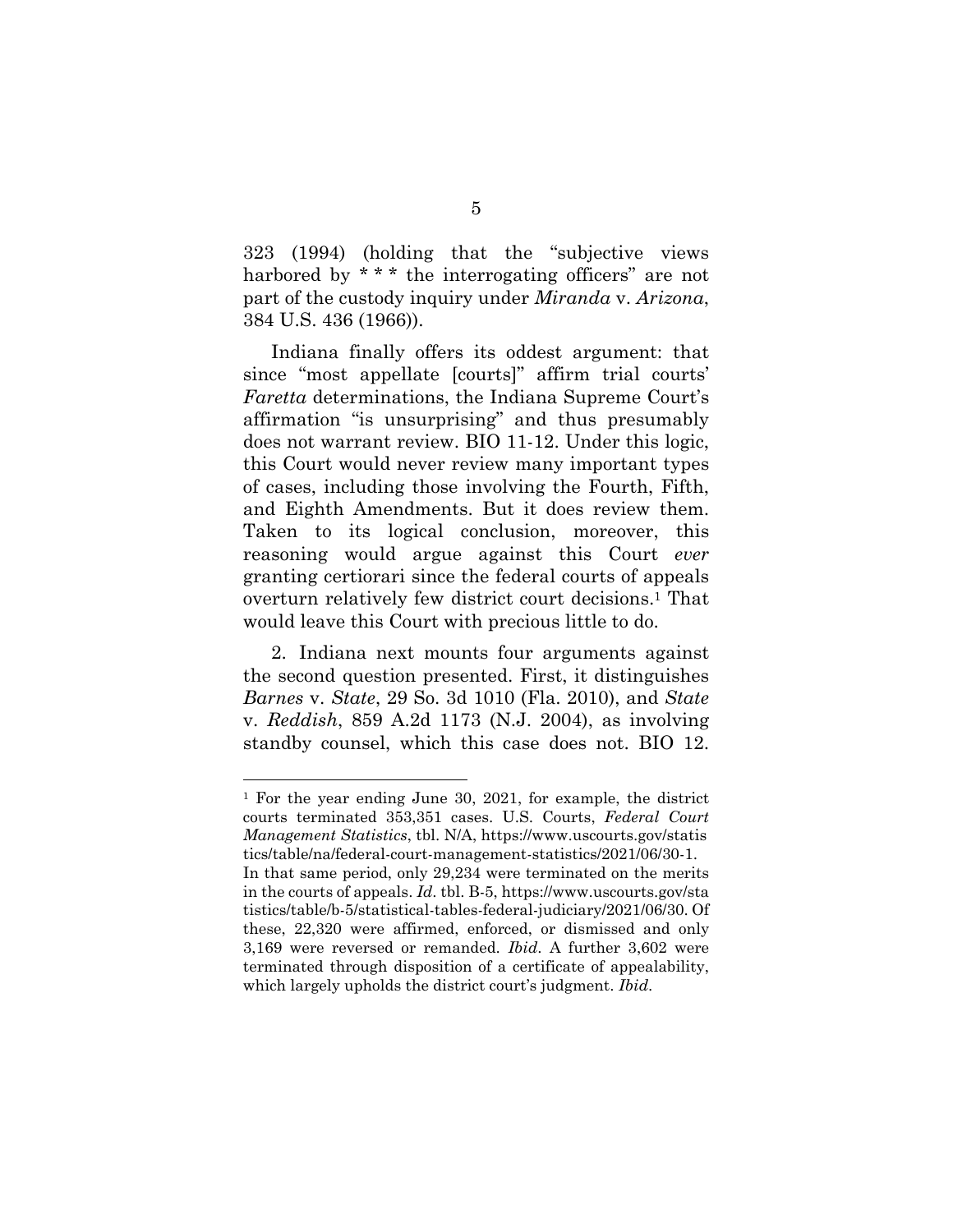That is true but irrelevant. Petitioner is not, *pace* Indiana, "worrie[d] that some state courts 'override the right of self-representation in high penalty cases by sometimes requiring the trial court to appoint standby counsel,'" BIO 12 (selectively quoting Pet. 22). That practice is uncontroversial. Instead, the petition highlighted that "New Jersey and Florida override the right of self-representation in high-penalty cases by sometimes requiring the trial court to appoint standby counsel *who can present mitigating evidence against a defendant's wishes and even take over the defense*." Pet. 22 (emphasis added). The part Indiana omits makes all the difference. When standby counsel override the choices of defendants, they instead act as actual counsel, abridging the defendant's right to selfrepresentation. See *McKaskle* v. *Wiggins*, 465 U.S. 168, 179 (1984) ("*Faretta* rights are adequately vindicated in proceedings outside the presence of the jury if \* \* \* disagreements between counsel and the *pro se* defendant are resolved in the defendant's favor whenever the matter is one that would normally be left to the discretion of counsel."). New Jersey and Florida have undermined defendants' *Faretta* rights by allowing standby counsel to make tactical decisions and present evidence in critical parts of the trial, contrary to the will of the defendants.

They do so, moreover, because the penalty is serious. As *Barnes* explained:

We also recognize that the death penalty "is qualitatively different from any other punishment, and hence must be accompanied by unique safeguards to ensure that it is a justified response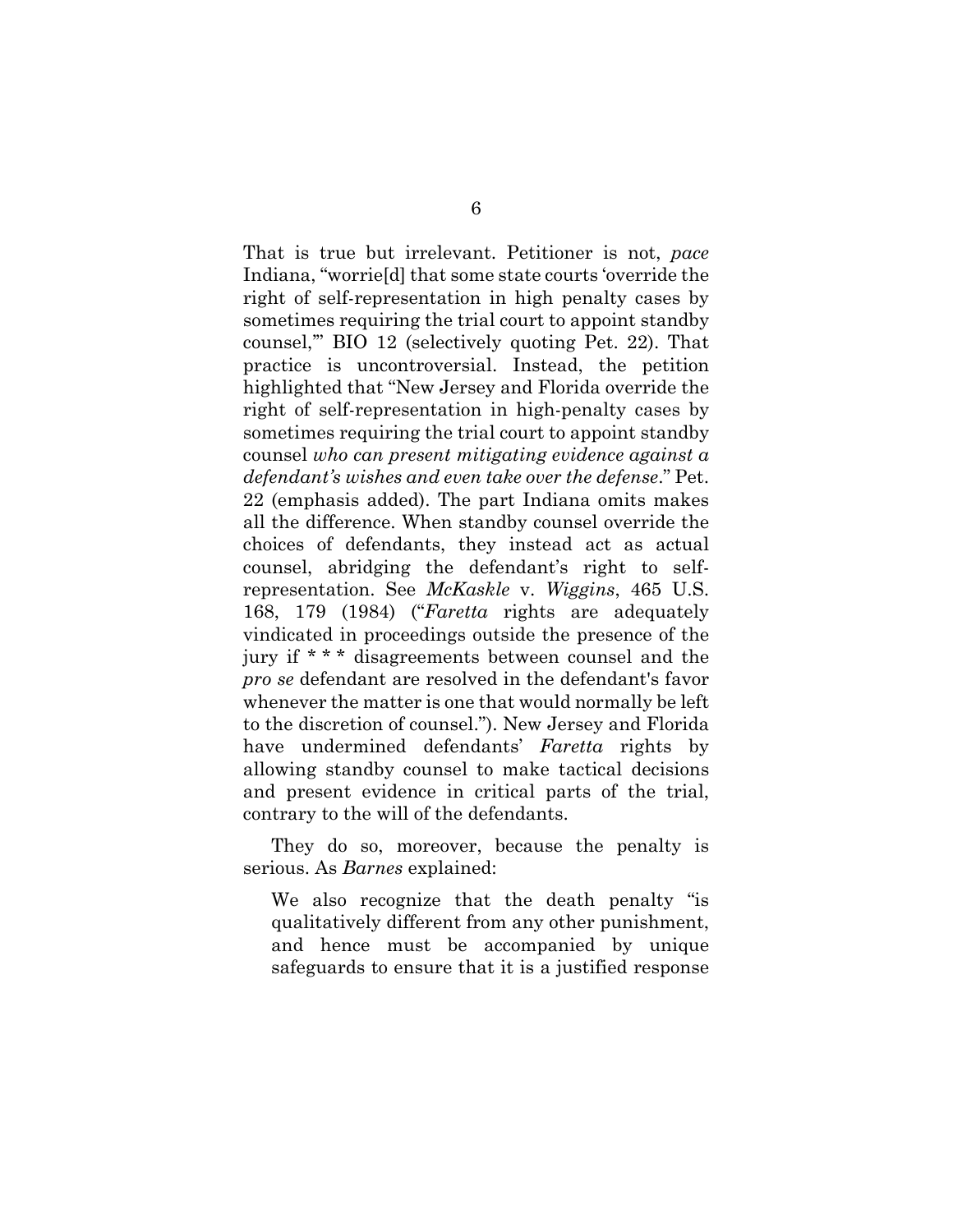to a given offense." Appointment of mitigation counsel in this case, where Barnes essentially refused to provide any mitigation evidence, was intended to provide such a safeguard and thereby ensure that the sentencing judge was apprised of adequate and relevant information upon which she could make a reasoned decision concerning the applicability of the death penalty. This was proper in order to ensure that the severe and irrevocable penalty of death, if imposed, would be justified and not be imposed in an arbitrary or capricious manner.

29 So. 3d at 1025 (cleaned up); see *Reddish*, 859 A.2d at 1203-1204 (similar).

Second, Indiana seeks to further distinguish *Barnes* and *Reddish* by arguing that the lower court "did not address the role of standby counsel—rather, it affirmed rejection of self-representation *entirely* because 'Wright equivocated in his decision at trial.'" BIO 13 (quoting Pet. App. 30a) (emphasis added). For starters, the lower court's holding on equivocation was independent of its holding that a defendant's relatively low legal skills and criminal courtroom experience could make his waiver unintelligent in high penalty cases. These represented alternative holdings for affirmance. Next, that Indiana rejected Wright's request for "self-representation *entirely*" makes things worse. New Jersey and Florida curtail defendants' rights in high-penalty cases only in part. They allow defendants to represent themselves in some stages of the trial under some circumstances. Indiana does not.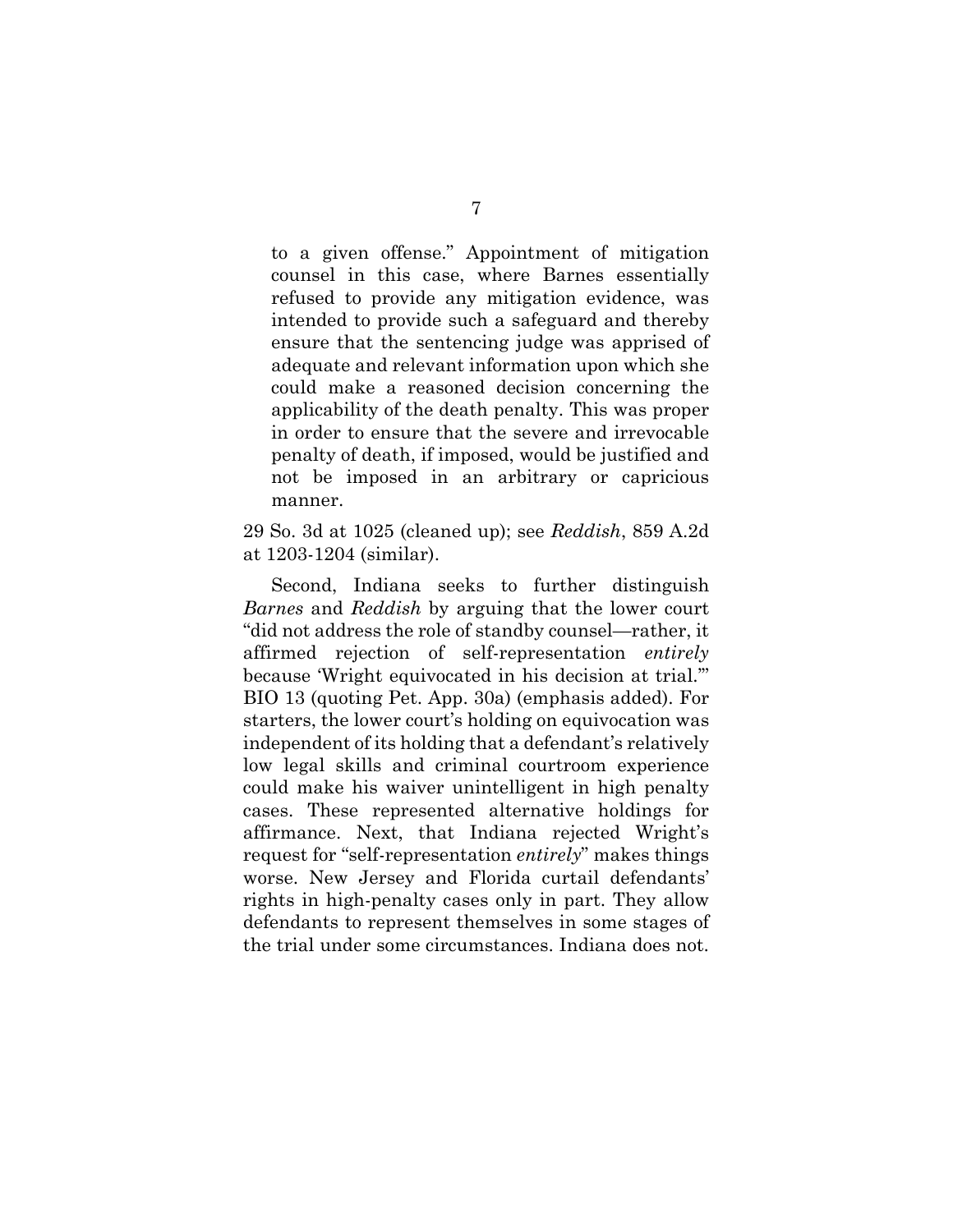What they deny retail, Indiana denies wholesale. That does not make Indiana different—only worse.

Third, the State argues that certain cases cited do not "specifically address' whether the stakes may justify overriding a demand for self-representation." BIO 13 (quoting Pet. 24). Exactly. Those cases are relevant, as the petition explained, because they all hold that a court can *never*—whatever the stakes— "overrid[e] defendants' right to self-representation \*\*\* because a lawyer can better represent the defendant." Pet. 24. Most courts of last resort never factor why a defendant wants to represent himself into their *Faretta* analysis; Indiana, Florida, and New Jersey do when the penalty is high.

Fourth, the State quibbles with petitioner's characterization of another four of the thirty-seven cases it cites as authority for the second split. See Pet. 24-25, nn.9-10. Two, *Torres* v. *United States*, 140 F.3d 392 (2d Cir. 1998), and *State* v. *Taylor*, 781 N.E.2d 72 (Ohio 2002), it argues, are distinguishable because the courts upheld the defendants' right to represent themselves. BIO 13. So true and so irrelevant. Again, the State is confusing the results of the cases with the legal standards they employed. The latter are relevant; the former not.

In *Torres*, the Second Circuit held that a court should "not inquire into the defendant's knowledge of the law, whether she will testify in her own defense, or how or why she will conduct her defense." 140 F.3d at 402. That it ultimately upheld her right to represent herself under that standard makes no difference. Likewise, in *Taylor*, a capital case, the Ohio Supreme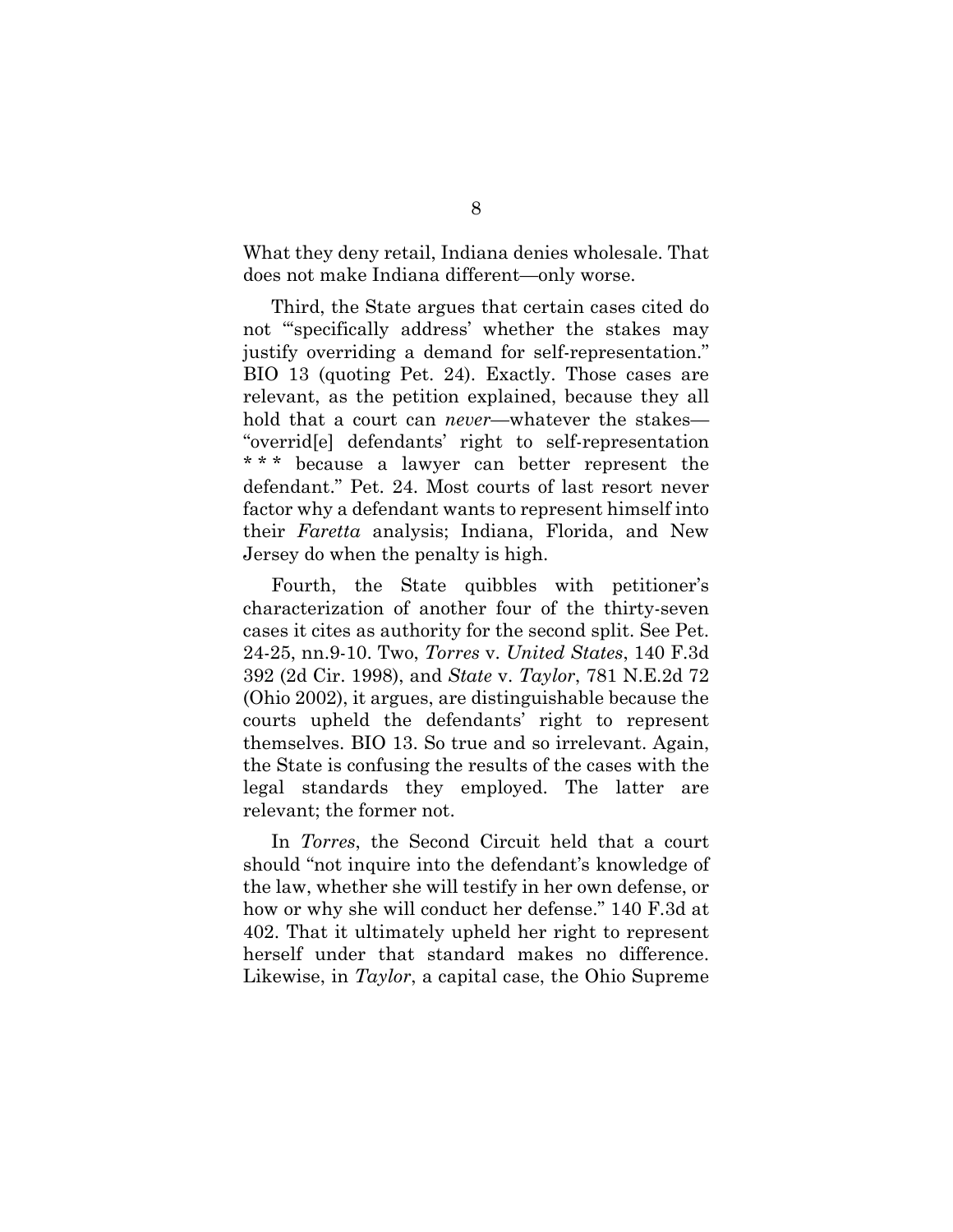Court upheld the defendant's right to represent himself even though he claimed on appeal that "his decision \* \* \* was not 'a good idea.'" 781 N.E.2d at 81. The court "agree[d]." *Ibid.* But it held his lack of legal skills and experience beside the point even when he was facing the death penalty. "The issue \* \* \* is not whether appellant made a wise decision; rather, it is whether he fully understands and intelligently relinquishes his right." *Ibid.* (citation omitted).

*Finch* v. *State*, 542 S.W.3d 143 (Ark. 2018), Indiana claims, is inapposite because "the defendant refused to cooperate with mental evaluations and disrupted court proceedings." BIO 13. Again, that is correct but irrelevant. The court held with respect to whether defendant had waived his right to counsel intelligently both that "the circuit court's inquiry included irrelevant concerns, such as appellant's level of education and technical legal knowledge" and that "the court's stated basis for denying the request—'the seriousness of the offenses and the likelihood of [appellant] getting some serious time[] was invalid." 542 S.W.3d at 146. That places it in square conflict with Indiana. That it ultimately affirmed the circuit court's denial of Finch's right to represent himself on the separate grounds (1) "that appellant's request was not unequivocal and [(2)] that the trial court could have concluded that appellant had 'engaged in conduct that would prevent the fair and orderly exposition of the issues," *ibid.*, makes no difference.

The final case, *State* v. *Richards*, 456 N.W.2d 260 (Minn. 1990), Indiana argues, is inapposite because although it held the defendant's invocation to be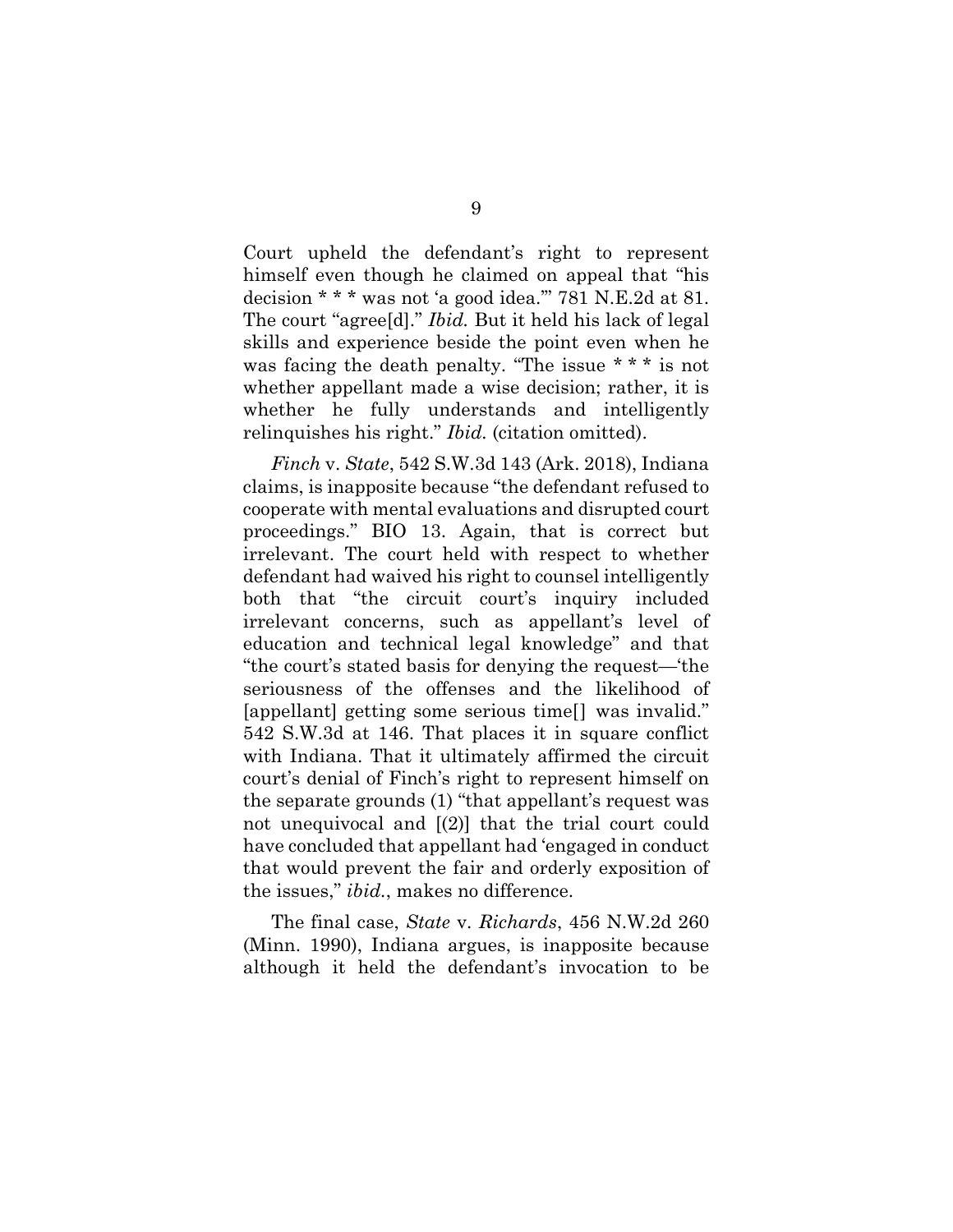intelligent it nowhere indicated that "the trial court improperly relied on the potential [life] sentence." BIO 13-14. Again, true but irrelevant. The penalty did not matter to the Minnesota Supreme Court because a defendant's legal skills and experience *never* matter. As the court put it,

[t]he trial court also noted that the case was complex, requiring experienced legal counsel, and that defendant "was not competent to conduct the sort of legal defense necessitated by this case." It may well be that a defendant's case can be better handled by an experienced lawyer than by the defendant himself, but that is not the point.

456 N.W.2d at 265. In short, "defendant['s] lack[ of] ability to conduct his own defense [does not] invalidate[] a knowing and intelligent waiver." *Id.* at 264-265. Minnesota disagrees categorically with Indiana.

Finally, Indiana argues that the Indiana Supreme Court's discussion of the way high penalties matter is dicta—mere "ruminat[ion]"—because the court "ultimately considered the same four elements of counsel waiver—knowing, intelligent, voluntary, and unequivocal—that other courts consider." BIO 14. The court's discussion, however, hardly represents harmless "ruminatsion.]" The court denied Wright's right to represent himself on this ground. Pet. App. 31a-35a. It expressly held that courts

should focus [their] inquiry on [(1)] whether and to what extent the defendant has prior experience with the legal system;  $(2)$  the scope of the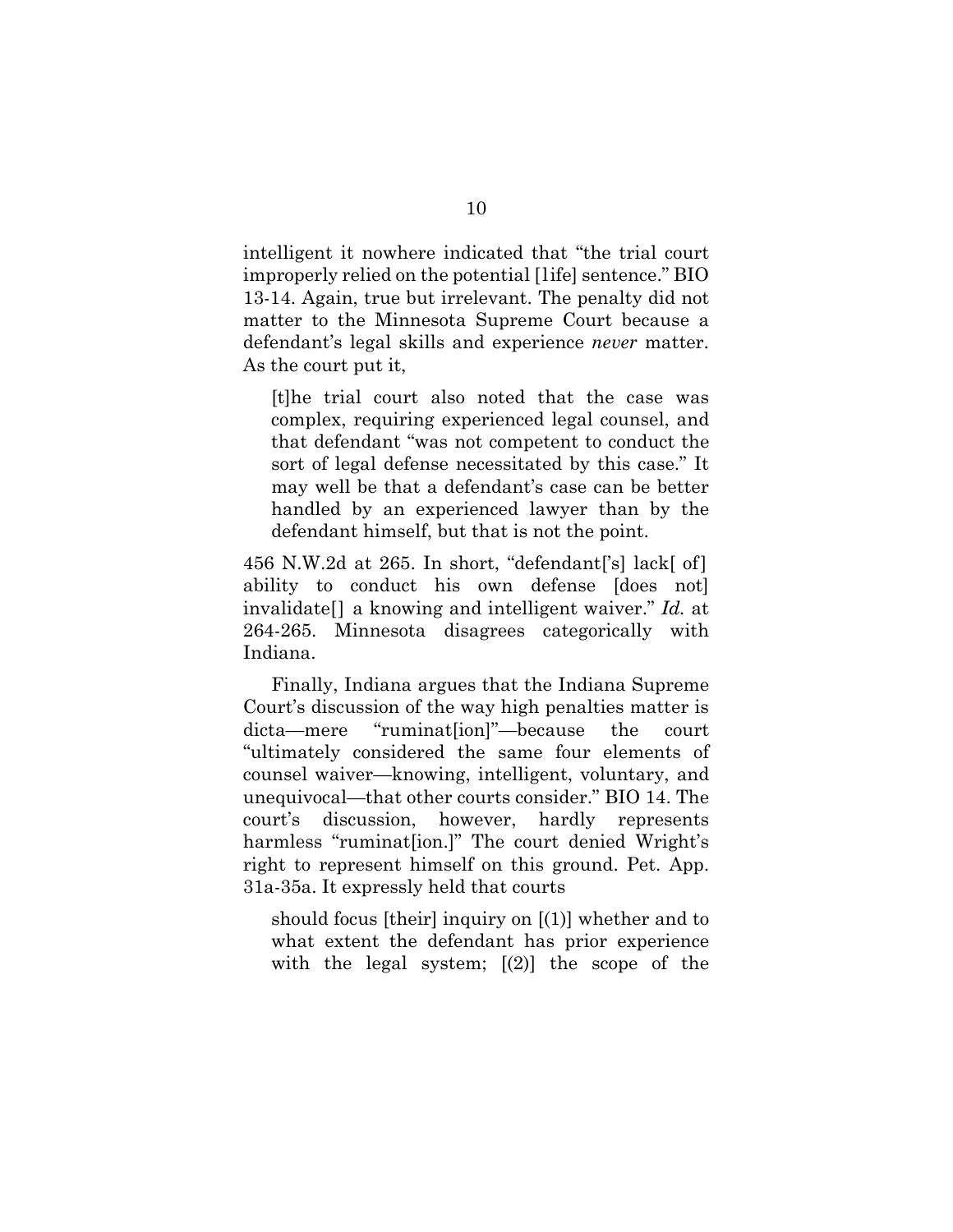defendant's knowledge of criminal law, legal procedures, rules of evidence, and sentencing; and [(3)] whether and to what extent the defendant can articulate and present any possible defenses, including lesser-included offenses and mitigating evidence.

Pet. App. 27a. And it admitted that "these factors may not have led us to the same conclusion in a case with less at stake." Pet. App. 35a. That it considered "the same four elements \* \* \* that other courts consider," BIO 14, moreover, makes no difference. The question is *how* it considered them. It considered intelligence in a way that most courts reject.

#### **II. This Court Should Ignore Indiana's Call To Overrule** *Faretta*

Perhaps realizing that its arguments against both splits are specious, Indiana makes a final, desperate Hail Mary appeal. It asks this Court to overrule *Faretta*, just as it did 14 years ago in *Indiana* v. *Edwards*, see Pet. Br. 48, 554 U.S. 164 (2008) (No. 07- 208). This Court should deny its request once again.

On the merits, Indiana has warmed over the *Faretta* dissents, zested them with some arguments from its merits brief in *Edwards*, and served them back up to the Court. This unappetizing mix represents nothing more than disagreement with *Faretta* and falls far short of the "special justification" required to overcome *stare decisis*. *Allen* v. *Cooper*, 140 S. Ct. 994, 1003 (2020).

History, moreover, belies Indiana's argument. Although Indiana has decried self-representation as a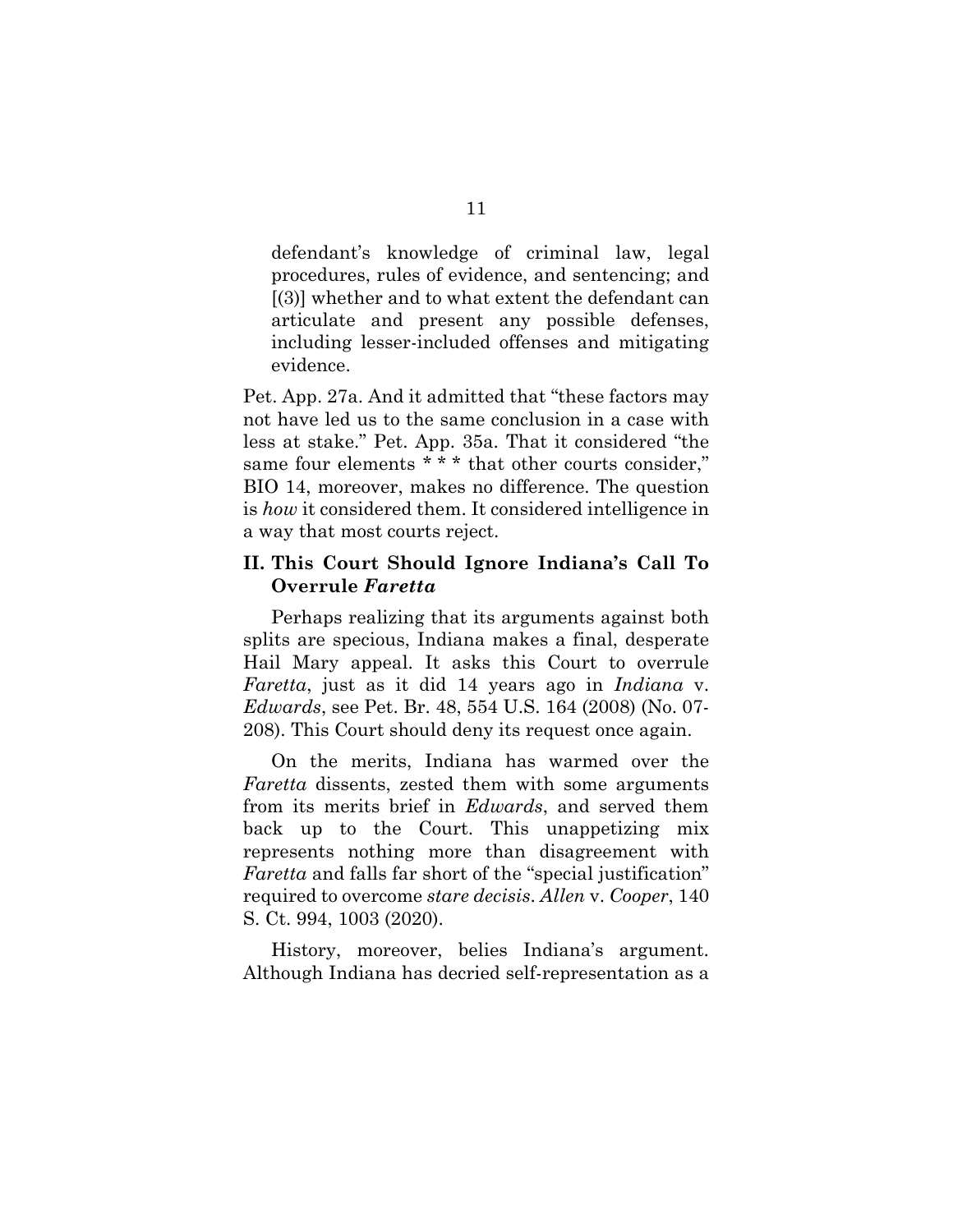"crippling disadvantage imposed by a dictatorial regime," Pet. Br. 52, *Edwards*, No. 07-208, history firmly grounds it. Even the Indiana Supreme Court recognized that "[t]he right of self-representation [is] deeply rooted in our legal system." Pet. App. 9a. It argued instead that changing conditions had disestablished it. *Id.* at 10a ("The historical reasons for recognizing the right to self-representation lack the same force today."). In short, history supports, not contradicts, *Faretta*.

Indiana never stops to think about what trials at the Founding would have looked like without a right to self-representation. They would have been worse than show trials, which typically do permit *formal* representation. With no right to appointed counsel, many defendants would have been unable to mount any defense at all. The prosecutor could argue, but without a lawyer, the defendant could not respond. Such trials, not self-representation, constitute "impossitions of a dictatorial regime."

*Faretta* needs no revisiting. But if this Court wishes to reconsider it, the Court should grant this petition and add a third question presented. Petitioner will happily defend *Faretta*'s important holding.

#### **CONCLUSION**

For the foregoing reasons and those stated in the petition for a writ of certiorari, the petition should be granted.